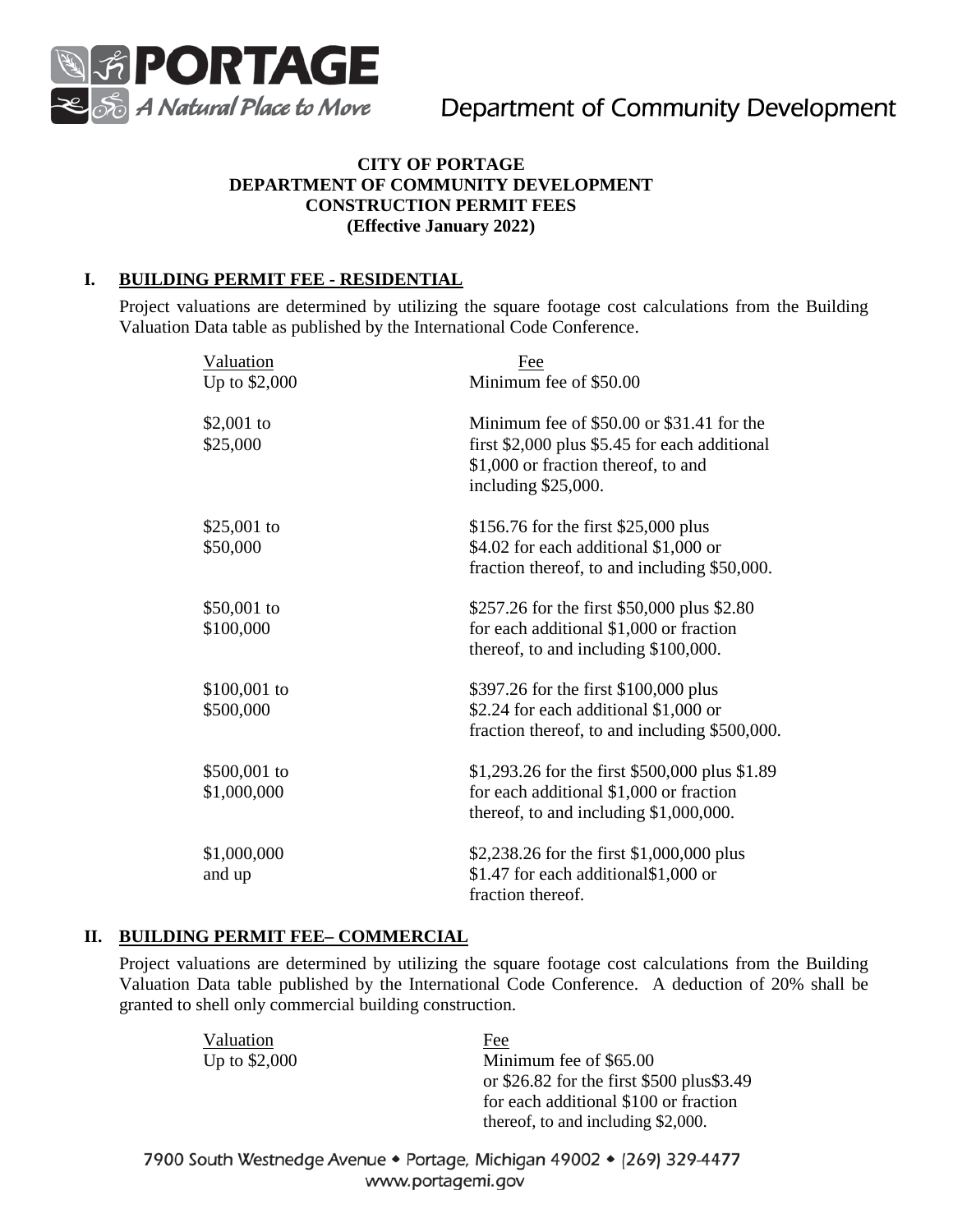| Valuation                   | Fee                                                                                                                                           |
|-----------------------------|-----------------------------------------------------------------------------------------------------------------------------------------------|
| \$2,001 to<br>\$25,000      | \$79.17 for the first \$2,000 plus<br>\$16.02 for each additional \$1,000<br>or fraction thereof, to and<br>including \$25,000.               |
| \$25,001 to<br>\$50,000     | \$447.63 for the first \$25,000 plus<br>\$11.55 for each additional $$1,000$ or<br>fraction thereof, to and including<br>\$50,000.            |
| \$50,001 to<br>\$100,000    | \$736.38 for the first \$50,000 plus<br>\$8.01 for each additional \$1,000<br>or fraction thereof, to and<br>including \$100,000.             |
| $$100,001$ to<br>\$500,000  | \$1,136.88 for the first \$100,000<br>\$6.41<br>for each<br>additional<br>plus<br>\$1,000 or fraction thereof, to and<br>including \$500,000. |
| \$500,001 to<br>\$1,000,000 | \$3,700.88 for the first \$500,000<br>plus \$5.44 for each additional<br>\$1,000 or fraction thereof, to<br>and including \$1,000,000.        |
| \$1,000,001<br>and up       | \$6,420.88 for the first \$1,000,000<br>plus \$4.18 for each additional<br>\$1,000 or fraction thereof.                                       |

#### **III. ELECTRICAL PERMIT FEES**

| <b>Base Fee</b>                       |            |
|---------------------------------------|------------|
| (Includes Final Inspection)           | \$50.00    |
| Each Additional Required Inspection   |            |
| (Service, Rough-in, etc.)             | \$50.00    |
| Adds to wire (No New Circuits)        | \$6.00     |
| Air Conditioning Circuit              | \$ 7.00    |
| Buss Ducts, Feeders, Etc.             |            |
| (Per 50 Feet $-1$ Circuit)            | \$6.00     |
| Circuit (Each)                        | \$5.00     |
| Clothes Dryer Circuit                 | \$ 7.00    |
| Consultant Fee                        | TBD        |
| Data/Communication Outlets            |            |
| (Per Units of 20)                     | \$10.00    |
| Dishwasher Circuit                    | \$7.00     |
| Disposal                              | \$7.00     |
| Electric Space Heater Circuit         | \$4.00     |
| Fire Alarm (Commercial 1-10 Devices)  | \$50.00    |
| Fire Alarm (Commercial 11-20 Devices) | \$100.00   |
| Fire Alarm (Commercial 21+ Devices)   | \$5.00     |
| Fixture (Per Units of 25)             | \$6.00     |
| Gasoline Dispenser/Pump               | \$<br>6.00 |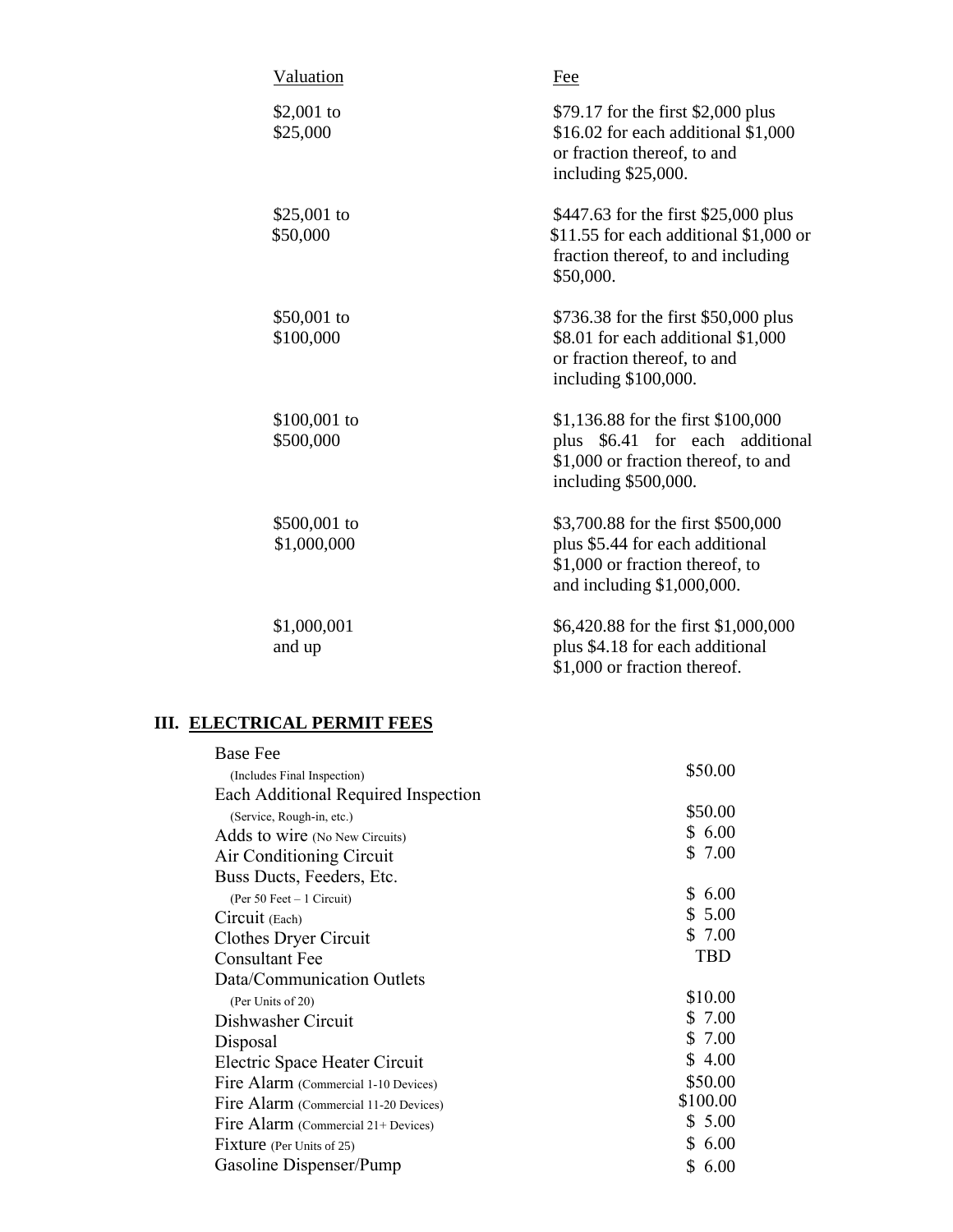| Heating (Forced Air & Water)                                        | \$5.00                                   |
|---------------------------------------------------------------------|------------------------------------------|
| Motors (All Sizes)                                                  | \$6.00                                   |
| Oven Circuit                                                        | \$7.00                                   |
| Radio Amplification Systems                                         | \$100.00                                 |
| Range Circuit                                                       | \$7.00                                   |
| Services 0-200 Amps                                                 | \$10.00                                  |
| Services 201-600 Amps                                               | \$15.00                                  |
| Services 601-800 Amps                                               | \$20.00                                  |
|                                                                     | \$25.00                                  |
| Services 801-1200 Amps                                              | \$50.00                                  |
| Services 1201+ Amps                                                 |                                          |
| <b>Service Alterations</b>                                          | \$10.00                                  |
| (Incl. Generators, Solar PV Wiring)                                 | \$10.00                                  |
| Service (Temporary)                                                 | \$10.00                                  |
| Sign Circuit/Installation                                           | \$6.00                                   |
| Smoke Detectors (\$6.00 Per Dwelling)                               |                                          |
| Special Event                                                       | \$45.00                                  |
| Swimming Pool/Hot Tub/Sauna                                         | \$15.00                                  |
| Transformer (Low Voltage)                                           | \$10.00                                  |
| <b>Water Heater Circuit</b>                                         | \$7.00                                   |
|                                                                     |                                          |
| IV. MECHANICAL PERMIT FEES                                          |                                          |
| <b>Base Fee</b>                                                     |                                          |
| (Includes Final Inspection)                                         | \$50.00                                  |
| Each Additional Required Inspection                                 |                                          |
| (Service, Rough-in, etc.)                                           | \$50.00                                  |
| AIR CONDITIONING                                                    |                                          |
| Air Conditioning                                                    | \$30.00                                  |
| <b>HEATING EQUIPMENT</b>                                            |                                          |
| Air/Water Heat Pump (w/wo Duct)                                     | \$20.00                                  |
| Conversion (Residential and Commercial)                             | \$30.00                                  |
| Ductwork (Commercial - Alt/Add)<br>Ductwork (Residential - Alt/Add) | \$25.00<br>\$25.00                       |
| Forced Air Furnace (New)                                            |                                          |
| up to and including 100,000 BTUs                                    | \$50.00 (includes ductwork and gas pipe) |
| over 100,000 BTUs                                                   | \$50.00 (includes ductwork and gas pipe) |
| Forced Air Furnace (Replacement)                                    |                                          |
| up to and including 100,000 BTUs                                    | \$30.00                                  |
| over 100,000 BTUs                                                   | \$30.00                                  |
| Gas or Wood Fireplaces                                              | \$30.00                                  |
| Gas Piping & Testing (Per Opening)                                  | \$5.00                                   |
| Residential Hot Water/Steam Boiler                                  | \$30.00                                  |
| Solar (Active)                                                      | \$20.00                                  |
| Suspended Units w/wo ductwork                                       | \$15.00                                  |
| Vent/Product Ducts (Per System)                                     | \$5.00                                   |
| Water Heater (Residential & Com.)                                   | \$5.00                                   |
| Wood Burner                                                         | \$30.00                                  |
| <b>REFRIGERATION</b>                                                |                                          |
| Systems (Not Sealed)                                                | \$30.00                                  |
| (Sealed - No Permit)                                                |                                          |
| Inspection Fee for a non-listed item                                | \$10.00                                  |
| <b>SPECIAL EQUIPMENT</b>                                            |                                          |
| Chiller                                                             | \$30.00                                  |
| Compressors                                                         | \$30.00                                  |
| Cooling Towers (w/wo piping)                                        | \$30.00                                  |
| Dryers (Commercial)                                                 | \$8.00                                   |
| <b>Evaporator Coils</b>                                             | \$30.00                                  |
| Exhaust Hoods/Fan (Commercial)                                      | \$15.00                                  |
| Fire Suppression/Protection                                         | \$20.00                                  |
| Flue/Vent Damper<br>Heat Recovery Units                             | \$5.00                                   |
|                                                                     | \$10.00                                  |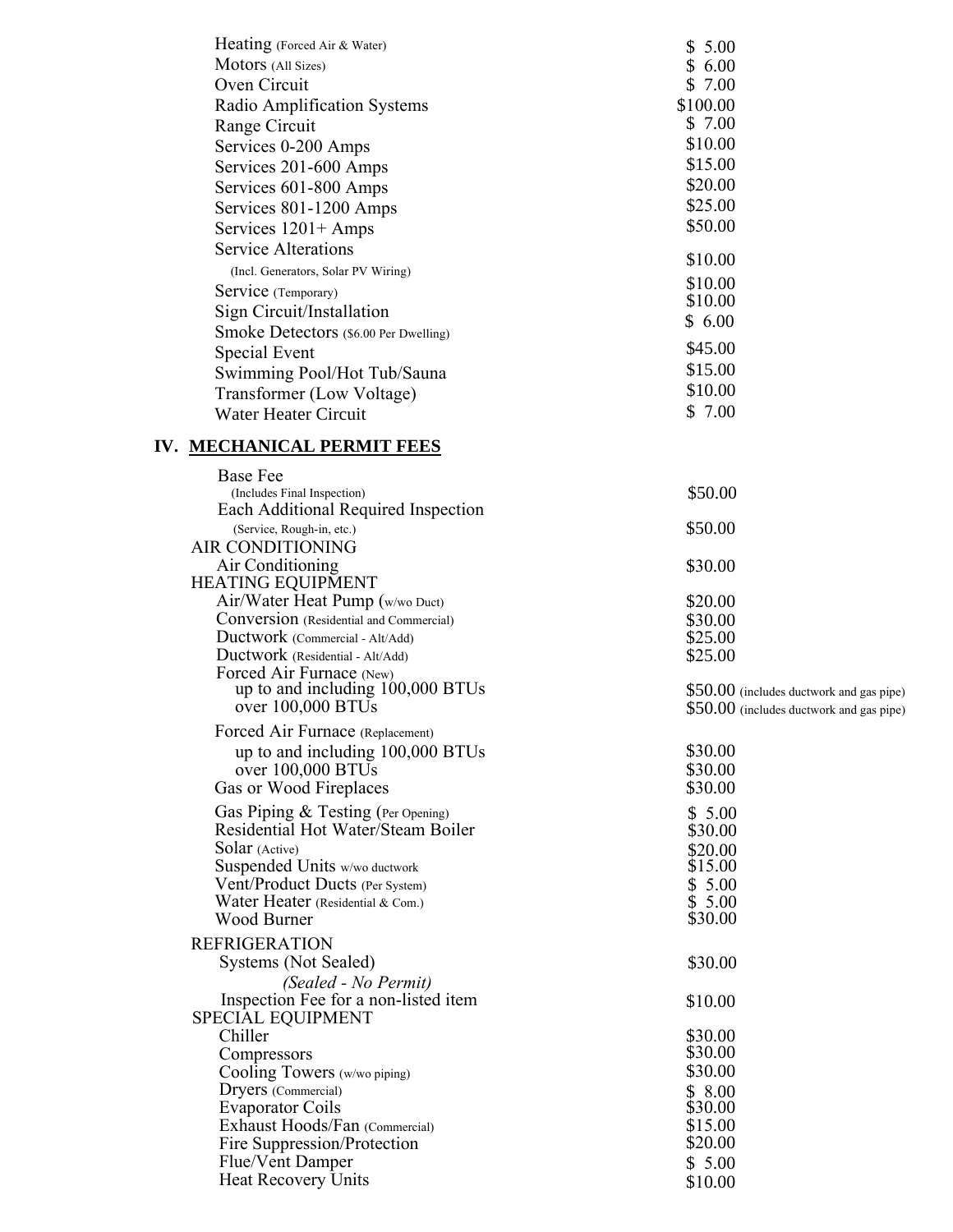| SPECIAL EQUIPMENT CON'T   |         |
|---------------------------|---------|
| Humidifier (Non-portable) | \$10.00 |
| Prepackage Heat/Cool Unit |         |
| under 10,000CFM           | \$20.00 |
| over 10,000 CFM           | \$60.00 |
| Process Piping            | \$25.00 |
| V.A.V Boxes               | \$10.00 |
| Non-listed Item           | \$10.00 |
| <b>TANKS</b>              |         |
| Above Ground              | \$20.00 |
| Under Ground              | \$25.00 |
|                           |         |

# V. PLUMBING PERMIT FEES:

| <b>Base Fee</b>                       |            |
|---------------------------------------|------------|
| (Includes Final Inspection)           | \$50.00    |
| Each Additional Required Inspection   |            |
| (Service, Rough-in, etc.)             | \$50.00    |
| Automatic Washer                      | \$5.00     |
| <b>Backflow Prevention Device</b>     | \$20.00    |
| <b>Bathtub</b>                        | \$5.00     |
| <b>Building Drain</b>                 | \$5.00     |
| Catch Basin/Sump                      | \$<br>5.00 |
| Conductor Pipe                        | \$<br>5.00 |
| Dental Chair                          | \$5.00     |
| Dishwasher                            | \$<br>5.00 |
| Drinking Fountain                     | \$<br>5.00 |
| Floor Drain                           | \$<br>5.00 |
| Garbage Disposal                      | \$<br>5.00 |
| Grease Trap                           | \$<br>5.00 |
| Laundry Tray                          | \$<br>5.00 |
| Lavatory                              | \$5.00     |
| Manholes                              | \$5.00     |
| Oil Separator Pump                    | \$5.00     |
| Other Fixtures (Specify)              | \$5.00     |
| Roof Sump/Inside                      | \$5.00     |
| Sanitary sewer 4"                     | \$5.00     |
| Sanitary sewer 6" <sup>+</sup>        | \$25.00    |
| Septic Tank Sewer                     | \$5.00     |
| Shower                                | \$5.00     |
| Sink (any type)                       | \$5.00     |
| Stack (soil, waste, vent)             | \$<br>3.00 |
| <b>Storm Sewer</b>                    | \$5.00     |
| Urinal                                | \$5.00     |
| <b>Water Closet</b>                   | \$5.00     |
| Water Heater                          | \$5.00     |
| Water Softener                        | \$5.00     |
| Water Distributing Line (Commercial)  | \$5.00     |
| Water Distribution Line (Residential) | \$10.00    |
| Water Service 3/4" to 2" Line         | \$5.00     |
| Water Service 4" or Larger            | \$10.00    |
|                                       |            |